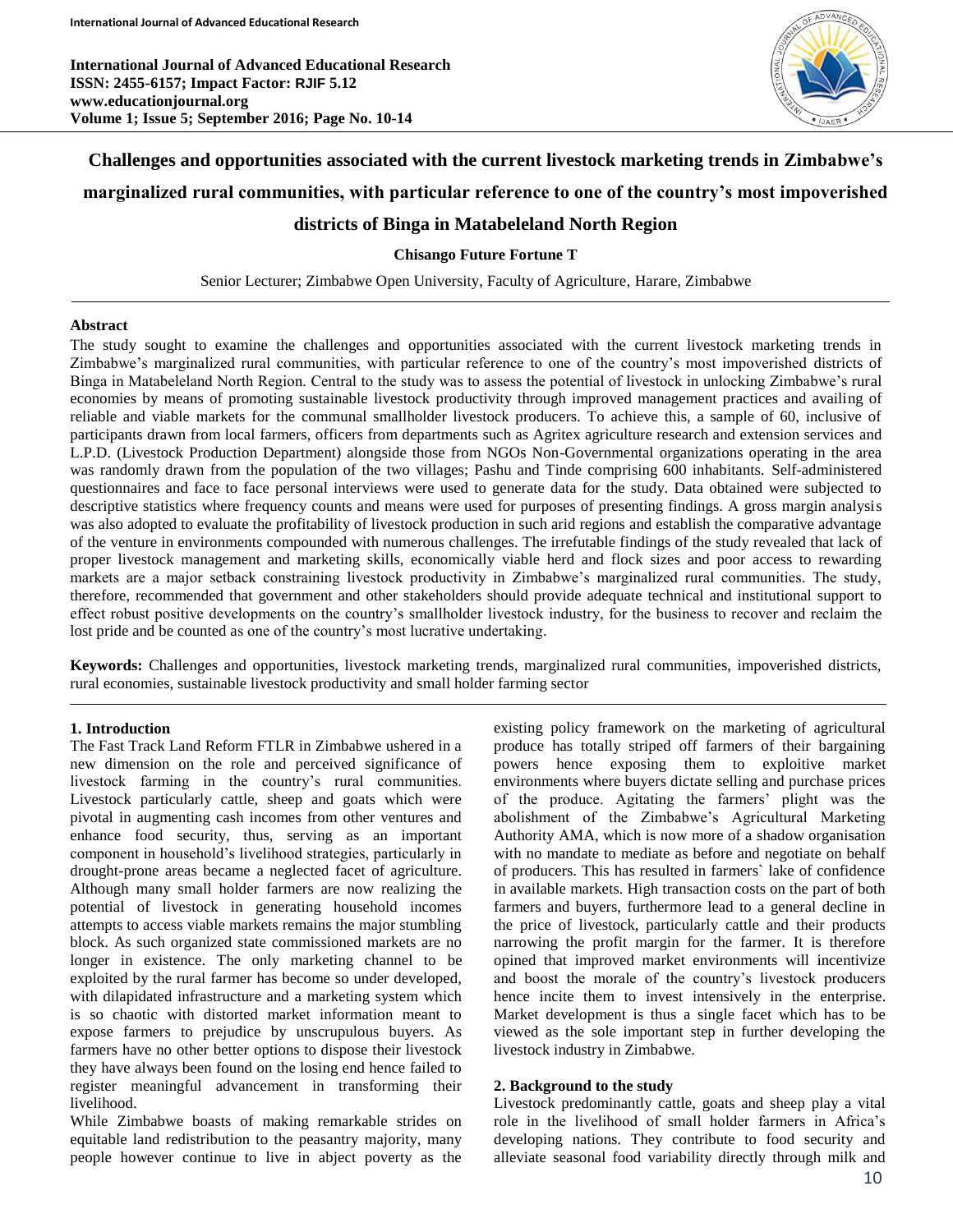meat production and indirectly through cash earned from sales of their products. Livestock in most African societies are one of the most effective poverty alleviation and food security mitigation strategies. According to Homann and van Rooyne, (2008) [4], a number of rural households in Southern Africa, mainly in countries such as Botswana, Zimbabwe and South Africa keep livestock for varied reasons. They are constantly traded or bartered in the informal sector, contributing significantly to household incomes and constitute significantly as the sole backbone to the rural populace`s livelihoods.

Livestock particularly cattle and goats play a significant sociocultural role, traditionally under the African custom the two are used for the payment of the bride price "lobola" and appeasement of the ancestral spirits when an abomination such as adultery and murder is committed. Promoting livestock production is central to the cushioning of the catastrophic effects of drought and food deficits which has become a common phenomenon in arid regions of Zimbabwe. Livestock farming as cited be Sibanda,  $(1992)$  <sup>[9]</sup> facilitates the empowerment of the vulnerable groups in society such as women, breaking the jinks or the stereotypical ideology that women have always been regarded as minors who could not own assets as it was a preserve for their male counterparts in the context of an African perspective. Breaking of the barrier has seen such deprived groups of people in communities inclusive of widows, people living with HIV/AIDS and orphans venturing into livestock production mainly the small livestock to eke a living.

Livestock farming has inversely become an integral part of small holder farming operations. And as alluded to by Sibanda,  $(1992)$  <sup>[9]</sup> animals such as cattle, sheep and goats have managed to contribute significantly to the supply of animal protein in the form of meat and milk to the impoverished populace of the country living in marginalized areas. The production of livestock has therefore always been the back-bone of rural family sustenance and livelihood development. The sustenance was always in line with the country's ZIMASET blueprint's cluster for food and nutrition whose thrust is provision of adequate nutritive food items to the impoverished vulnerable groups in the society through a steady supply of meat and milk products. Furthermore advancing the standard of living in rural communities through artisanal manufacturing where various products such as leather and organic fertilizers are produced from animal byproducts. The selling of such products has fuelled a boost in the generation of incomes for the rural population.

The efficacy of livestock to rural communities therefore justifies the need for thorough investigations into opportunities that can be explored to maximize farmers` beneficiation from the industry. It is therefore against this background that the study which sought to examine the potential of livestock in unlocking Zimbabwe's rural economies through sustainable livestock production and availing of viable markets was conducted. Realization of the rationale that the success in livestock production cannot be possible without the empowerment and participation of rural farmers motivated the study.

The current marketing structures in Zimbabwe`s communal and resettlement areas is mainly characterized by informal markets, where the majority of sales are conducted within villages. Private abattoirs and middlemen constitute the main external buyers and mostly prefer live animals which they

purchase, slaughtering and sell the meat in urban centers and mining communities where they fetch lucrative prices. For rural communities such markets are however highly unorganized and unreliable and as Kusina and Kusinsa, (2001) [6] cited, efforts to advance living standards in rural communities should be directed to the shifting of the majority of small holder farmers from low input to more competitive market oriented livestock production systems. It is opined that if markets are aligned to service the rural populace better market linkages should be established to enable smallholder farmers invest intensively in improved technologies to boost livestock productivity, improve animal quality and consequently increase market related off-take incentives. Expectations being that this will yield immediate income growth, food security as well the long term attainment of sustainable livelihoods in marginalized communities.

Sarupinda and Tavesure (2006) cited that during drought periods majority of farmers in Zimbabwe's rural communities market their livestock traditionally at farm-gate getting meager prices averaging US\$25 and US\$200 for goats and cattle respectively. This concurs well with what was observed during the fieldwork as statistics on the ground revealed that although farmers own relatively large numbers of livestock they still cannot generate enough to meet their daily basics and afford better health facilities hence continue to live in abject poverty. Though the significance of livestock is irrefutable, their production and productivity in the smallholder sector is compounded with numerous challenges which call for intervention of the government and other stakeholders in to restore confidence in major players as alluded to by (Homann, van Rooyen and Moyo, 2007)<sup>[5]</sup>.

## **2.1 Problem statement**

Households in Pashu and Tinde areas of Binga particularly livestock producers have never viewed their animals as of much economic significance. Copious challenges associated with the venture have made farmers to perceive livestock production as undertaking only suitable for subsistence purposes. The notion has led farmers to attach less value on their livestock hence prefer to sell animals at farm-gate or barter them for a 'song' to middlemen who deliberately, fanged ignorance on actual prices, thus depriving the poor farmers of any meaningful benefits from the animals. Middlemen profiteer and enjoy super profits by under-paying producers and exploit lucrative urban markets where they charge and fetch exorbitant prices. Unavailability of information on sound animal husbandry from government departments and distorted marketing systems has rendered livestock production a futile venture not worth venturing into in the entire district. Owing to numerous huddles facing the industry farmers are left with no other option but to accept what the existing environment has to offer hence accept whatever prices the buyers proffer. Apparently this has led to pathetic standards of living for most rural livestock farmers consequently subjecting them to` souring levels poverty. It is therefore against such a pathetic background that the study sought to examine the potential of livestock in unlocking Zimbabwe's rural economies through sustainable livestock production through availing of viable markets. The realization of the rationale that the success in livestock production cannot be possible without the empowerment and participation of rural farmers motivated the study.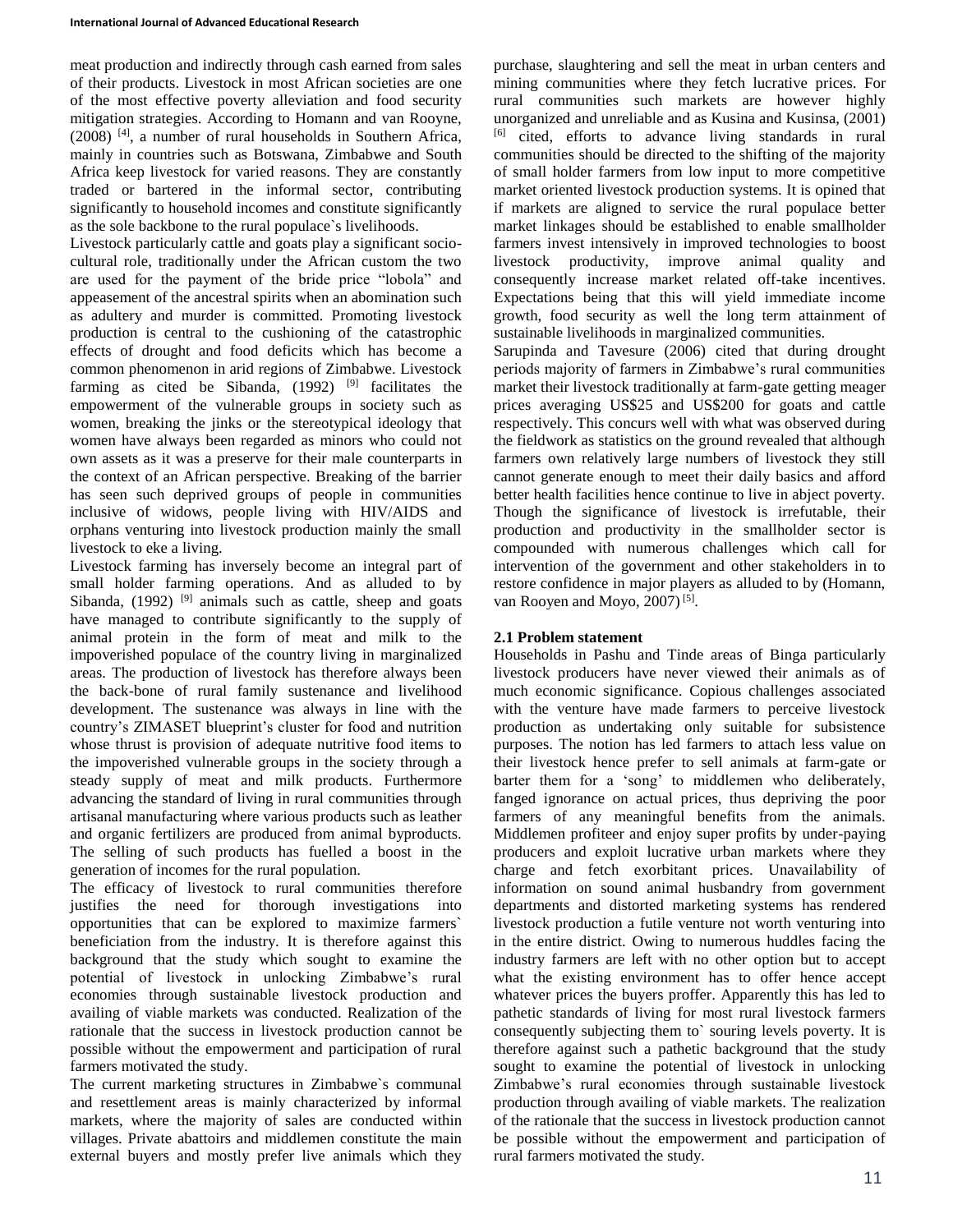## **2.2 Research objectives**

Central to the study was to examine the potential of livestock in unlocking Zimbabwe's rural economies by means of promoting sustainable livestock production through improved management practices and the availing of viable markets for rural animal producers.

However the specific objectives were;

- Establish main types of animals raised by farmers in rural communities and assess the role they play in advancing people's livelihoods
- Explore farmers' perceptions on the existing rural livestock marketing structures
- Profile challenges and opportunities in Zimbabwe's rural livestock production and productivity

## **3. Research Methodology**

The study was carried out in one of Zimbabwe's most marginalized districts; Binga which lies along the hot and arid southern Zambezi Escarpment, in the territory of the tsetse fly, which transmits human sleeping sickness and animal trypanosomiasis. It was confined to Pashu and Tinde villages in Binga South, a zone only suitable for wildlife and extensive livestock production focusing on examining the potential of livestock in unlocking Zimbabwe's rural economies by means of promoting sustainable livestock production through improved husbandry practices and availing viable markets for the rural producers. Participants in the study comprised local farmers, officers from government departments such as Agritex Agriculture research and extension services and L.P.D. (Livestock Production Department) alongside officials from NGOs Non-Governmental organizations operating in the area. A sample of 60 inclusive of all participants was randomly drawn from a population of 600 for the two villages. Self-administered questionnaires and face to face personal interviews were employed to generate the much needed data for the study. Data obtained were subjected to descriptive statistics where frequency counts, means and percentages were used for purposes of presenting findings. Agross margin analysis was also adopted to evaluate the profitability of livestock production in such arid regions and establish the comparative advantage of the venture in environments compounded with numerous challenges.

### **4. Results and discussions**

**4.1 Main types of animals raised by farmers in rural areas and their purposes**



**Fig 4.1:** shows the different livestock types kept by farmers in Pashu and Tinde villages.

**Table 4.1:** Response rate on livestock ownership

| Livestock type | <b>Respondents rate</b> | Percentage% |
|----------------|-------------------------|-------------|
| cattle         |                         | 25%         |
| goats          |                         | 25%         |
| sheep          |                         | 8%          |
| pigs           |                         | 8%          |
| poultry        |                         | 34%         |

It was observed that preference by most farmers was given to cattle and goats. Though chickens constituted the highest percentage, little value was attached to them as it was generalised that they are a women's venture meant to provide cheaper household protein in the form of eggs and white meat. Bigger animal species such as cattle sheep and goats are a source of income. The majority of farmers interviewed identified cash as the key function provided by such animals. The participants indicated that cattle and goats signify bundles of wealth and serve as a buffer against catastrophic effects of drought which has become a common phenomenon in Zimbabwe due to climate change. Cash generated from such livestock is primarily spent on the basics such as food, clothing, health care and funding of farming activities.

#### **4.2 Challenges facing livestock production in Binga district**

**Table 4.2 (a):** Farmers' responses on the challenges facing in livestock production in the study area

| <b>Challenges</b>                        |                             | Pashu village Tinde village |  |
|------------------------------------------|-----------------------------|-----------------------------|--|
| Response rate/Participants               | 30                          | 30                          |  |
| Infrastructural development              |                             |                             |  |
| Poor Roads/road network                  | 10                          | 8                           |  |
| Poor communication network               | 4                           | 3                           |  |
| Inadequate Dams/ livestock watering      | 5                           | 9                           |  |
| points                                   |                             |                             |  |
| Inadequate Holding pens/ cattle crutches | 8                           | 6                           |  |
| Lack of fencing/paddocks                 | 3                           | 4                           |  |
| <b>Total</b>                             | 30                          | 30                          |  |
|                                          |                             | 60                          |  |
|                                          | Pashu village Tinde village |                             |  |
| <b>Management</b>                        |                             |                             |  |
| Cattle feed shortage                     | 12                          | 11                          |  |
| Inadequate veterinary services & dipping | 6                           |                             |  |
| Lack of communal grazing management      | 5                           | 3                           |  |
| Cattle theft                             | 3                           | 4                           |  |
| Inadequate stock inspectors              | 4                           | 5                           |  |
| <b>Total</b>                             | 30                          | 30                          |  |
|                                          |                             | 60                          |  |

**Table 4.2 (b):** Response rates on why farmers are not willing to sell livestock at formal markets in the study area

| <b>Villages</b>                                   | Pashu     | <b>Tinde</b> | Sum of<br>sample |
|---------------------------------------------------|-----------|--------------|------------------|
| Sample size                                       | 30        | 30           | 60               |
| <b>Cited Reasons</b>                              | Response% | Response%    | Response%        |
| Low prices at local markets                       | 12        | 14           | 26               |
| Lack of trust on local buyers                     | 8         | 9            | 17               |
| Multipurpose functions of<br>livestock            | 4         | 5            | 9                |
| Low numbers of livestock                          | 8         | 7            | 15               |
| Poor livestock condition due to<br>poor nutrition |           | 6            | 13               |
| High morbidity and mortality<br>rates             | 5         | 4            | 9                |
| Low calving/birth rates for<br>replacement stock  | 6         | 5            | 11               |
| Summations of response%                           | 50        | 50           | 100              |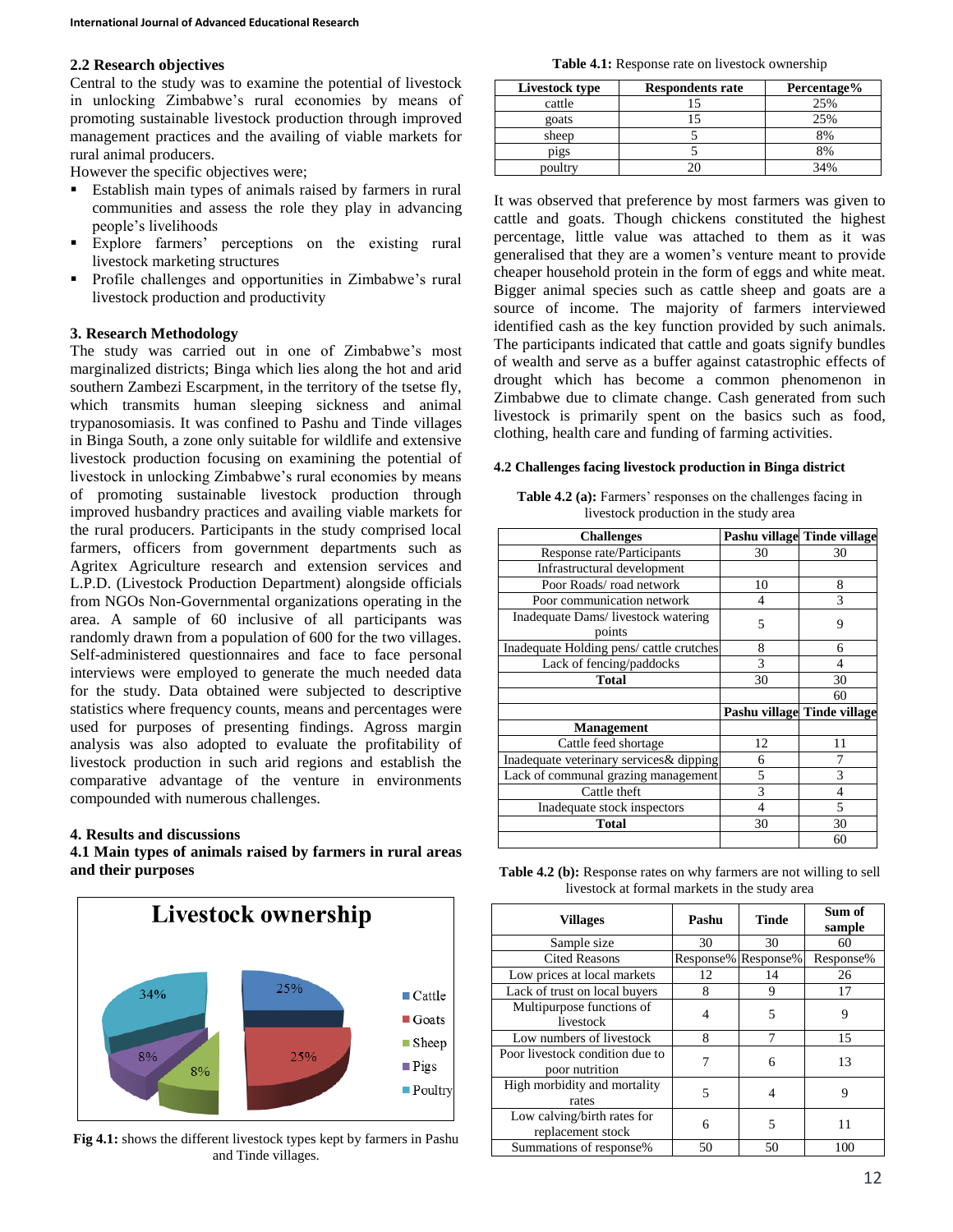The findings from the two study sites demonstrated that feed shortages especially in winter periods, decreased state support on veterinary facilities and services towards communal livestock husbandry, lack of dams and adequate watering points for the animals and lack of fencing for improved management of the natural pastures are the major challenges that affected livestock production and productivity in both communities and the whole of Binga as a district. Feeding in particular becomes a severe challenge in winter when grazing is subjected to depletion and the little available hay and stover become nutritionally degraded to sustain condition of the animals to the onset of the rains when pastures rejuvenate growth.

The absence of fencing for paddocks and feedlots was also ascribed to poor nutritional deficiencies leading to mediocre animal condition and body conformations resulting in inferior carcass grades at slaughter. Farmers from the study area also cited that livestock rustling was becoming rampant and attributed this to unavailability of organized community based security structures such as the neighborhood watch committees which in some areas liaise with state security; the ZRP Zimbabwe Republic Police in apprehending perpetrators of such crimes and help curb stock theft in their localities.

## **5. Conclusions**

Positive issues that emerged during the study included the general perception that since most of the farmers in the study area were livestock producers and derived their livelihood from the enterprise, lack of knowledge on sound animal husbandry and access to organized formal markets was a big drawback for the livestock industry in the area. Farmers opined that the government had to establish sales pens and formalize the marketing of livestock as it was the only stable source of income for the rural households. Elsewhere sales pens have registered great success in improving people's livelihoods as they have managed to attract buyers from far afield to converge at a central point thereby allowing producers to bargain and get competitive prices in the process as they could speak with one voice. Hence enabling farmers to realize huge profit margins hard to come by under private and farm gate sales. Profits realized have allowed producers to improve their standards of living, characterized by improved diets, farmers' ability to access better health facilities, better accommodation and afford descent education for their children.

The new marketing system was hailed by most farmers in the two villages as a way of curbing the rampant stock theft as marketing is done in an open system at one designated point in the presence of all concerned parties; producers with their stock registers, local leadership, the local responsible authorities and law enforcing agents/police. Such marketing system would provide a platform where farmers share knowledge and make them realize rewards associated with sound livestock production hence promote the spirit of togetherness in lobbying for better trading conditions.

## **6. Recommendations**

 A significant number of respondents proposed that localizing auction sales in their respective areas and formation of marketing co-operatives will help them to access better priced markets. It is therefore imperative that government resuscitates infrastructure and provide suitable structures to support auctioning of beef cattle in marginalized rural communities.

- Responsible local authorities need to work on modalities of reducing the long cycles between livestock auction sales dates as this exposes farmers to unscrupulous speculative buyers who always maintain ties with disadvantaged communities where they access animals cheaply.
- Government needs to put in place subsidies for livestock inputs such as feed and veterinary chemicals as former commercial farmers used to receive high levels of such support from former governments and also benefited from generous import and export agreements with the European Union's (EU) lucrative markets as alluded to by Chisango and Ndlovu P, (2015)<sup>[1]</sup>.
- Research and specialist services/extension should disseminate information to farmers through organized shows & field days to enhance farmers' expertise on livestock management and existing marketing linkages through government's department of Agricultural Marketing Authority (AMA).
- Constant engagement of all stakeholders and other relevant players in the small livestock value-chain is crucial for solving challenges which may prohibit continuity and sustainability in the use of the sales pens and negatively affect the formal marketing systems, thereby denying producers a chance to derive maximum benefits from their livestock.

## **7. References**

- 1. Chisango FFT, Ndlovu P. Challenges and Opportunities on Beef Cattle Marketing and off Take Rates in Zimbabwe's Small Holder Farming Sector: A Case of A1 Resettlement Farmers in Umzingwane District of Matabeleland South Province, International journal of Innovative Research and Development ISSN 2278 – 0211 (Online) 2015.
- 2. Cousins B. Livestock Production and Common Property Struggles in South Africa's Agrarian Reform, The Journal of Peasant Studies. 1996; 23:166-208.
- 3. FAO, Sub-regional report on animal genetic resources: Southern Africa, In proceeding of the State of the World's Animal Genetic Resources for Food and Agriculture. Rome, Italy, 2007.
- 4. Homann S, Van Rooyen. Strengthening livestock market flows and feeding practices for improved livelihoods insouthern Zimbabwe. Bulawayo, Conference on International Agricultural Research for Development, 2008.
- 5. Homann S, Van Rooyen, Moyo T. Cattle production and marketing: Baseline information for semi-arid Zimbabwe, Bulawayo, International Crop Research Seminar for the Semi-Arid Tropics, 2007.
- 6. Kusina NT, Kusina J. Cattle marketing model for enhanced revenue generation by smallholder farmers in Zimbabwe, Animal Science Department; University of Zimbabwe, Harare, Zimbabwe. (Online), 20O1.
- 7. Musemwa L, Mushunje A, Chimonyo M, Fraser G, Mapiye C, Muchenje V. Nguni cattle marketing constraints and opportunities in the communal areas of South Africa: Review. African Journal of Agricultural Research. 2008; 3:239-245.